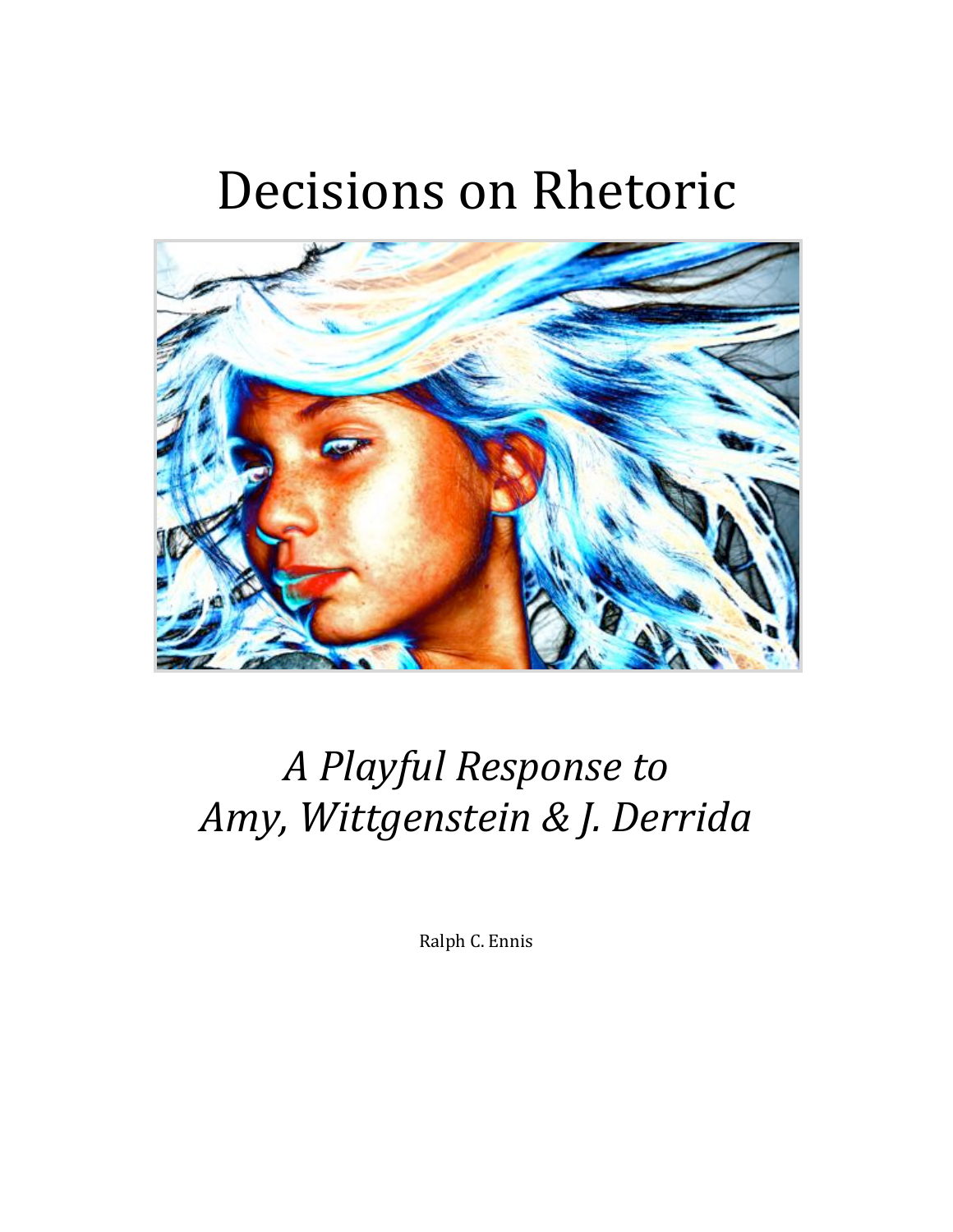#### **Why do I write this way?**

*"It is not our aim to refine or complete the system of rules for the use of our words in unheard-of ways.* For the clarity that we are aiming at is indeed complete clarity. But this simply means that the *philosophical* problems should completely disappear. The real discovery is the one that makes me *capable* of stopping doing philosophy when I want to. - The one that gives **philosophy peace**, so that it *is no longer tormented by questions which bring itself in question."* 

 $-$  *Wittgenstein, Philosophical Investigations 133.* 

*"It is at the price of this* **war of language against itself** that the sense and question of its origin will be thinkable ... Language preserves the difference that preserves language." *– Derrida, Speech and Phenomena p. 14*

#### *In response*

to Wittgenstein's originality and authenticity,

- to Wittgenstein's search of a peaceful end to philosophy,
- to Derrida's war of language against itself,
- to Derrida's understanding of presence, and
- to Amy, my daughter, whose question was heart-felt

#### *I pen a playful rhetoric.*

This subject matter will rarely engender a complete reading, so let me briefly overview the main parts.

Ralph C. Ennis 2009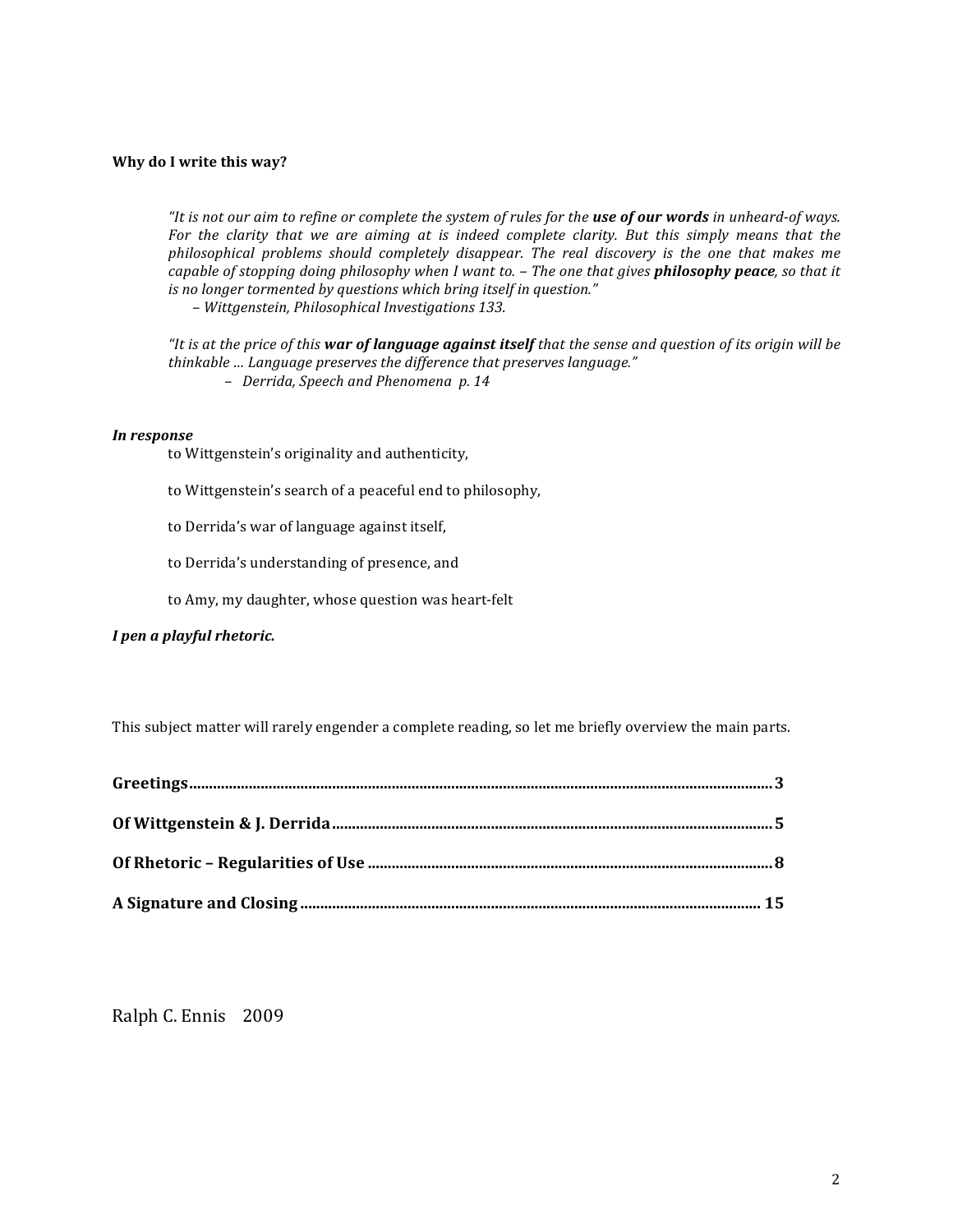# **Decisions on Rhetoric:** *A Playful Response to Amy, Wittgenstein & J. Derrida*

### **Greetings**

Such a strange collection of people to pen words to. It is to you, my daughter Amy, I begin because it was your question that most demands my response, but not to you alone. Others besides the greeting list may indeed listen but note that not all on the greeting list may. A strange letter with words to the living and the dead, to the familiar and to strangers  $-$  to people who will read out of honoring our relationship and to others, living and intended readers, who may see these words and fragments for a vast variety of reasons.

*Yet it is especially to you Amy* that I write for it is your question I seek to belatedly address with so feeble an attempt that some might scoff at my efforts  $-$  silence might be more preferred than dullness, clumsiness, inexactness, and brutality of formal language rules which I confess not to have mastered and without which I have managed to exist and survive, albeit with questionably richness of soul and breadth of human experience. Anyway I know you are quite capable of editing my words to reflect my thoughts  $-$  and, if you choose, to improve them.



*Your question, posed years ago,* resonated in my being – first because of the tender, vulnerable, and soulful way in which you posed it as my eight year old daughter and second by my inadequacy to answer for myself and third by the astonishment of my inadequacy to put in simply words an answer as thoughtful and understandable to you as your question was to me. Surely one who is capable of expressing a clear question deserves the honor of a better answer than the bumbling maze of words that proceeded from my lips  $$ spoken with all the authority and fear of a dad to his young daughter.

Some critics, who if only in my imagination, would honor me with reading these words, might call to question my motives. "Why does he write his daughter? Has he no wife, no sons, no other daughters? Does this limited audience not belie his dysfunctions, his fears, his arrogance, his inadequacies?" To all such plays of doubt I can only reply that it was you, my daughter of eight, seated around our dinner table without the props of similar conversations, who revealed the disquietness of your soul by exclaiming in tears "How can I know if I *know anything?"* Few before or since has so eloquently and with such passion delivered such a piece of their soul trusting that my prior experience and our relationship justified such trust. And so many years later, I wish to reshape my answer to you.

*But* why bother? Admittedly you don't remember the event and furthermore you have found a suitable solution for your soul in order to move forward into the ordinary affairs and complexities of life. You've done so much so young – lived in Russia, learned several languages including the language of love and commitment to a wonderful soul mate and marriage partner and incredible children. You've mastered some of the language of the natural and social sciences. Your ability to traverse the slopes of Shakespeare while tolerating the poetry of your father demonstrate your will to live well without belaboring your soulful question of knowing to the point of depression and the paralysis of doubt  $-$  a preferred philosophical diseases. And yet the question doesn't flee so easily  $-$  if only in my soul.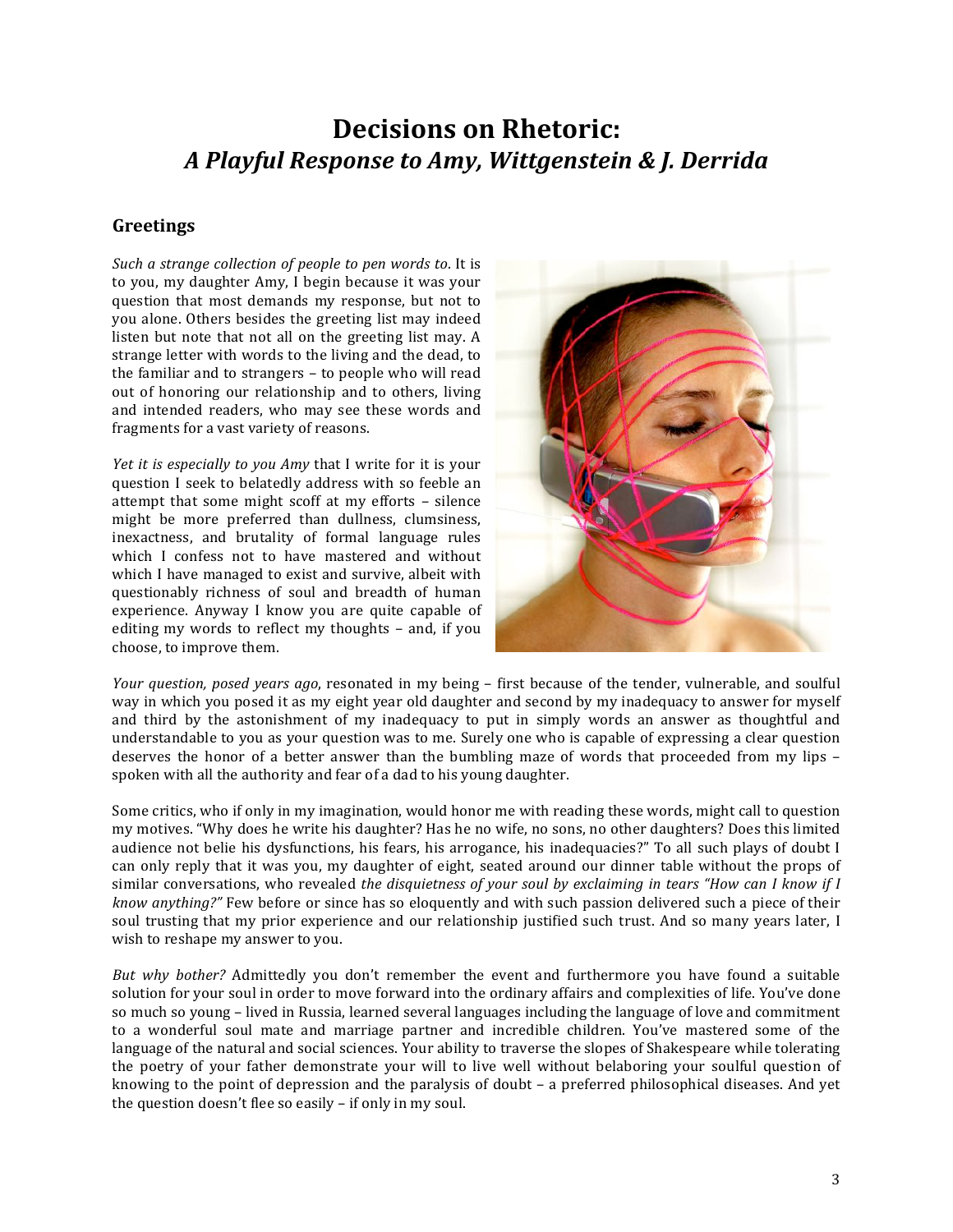If however, I thought you incapable of re-entering this soil, I would be foolish and mocking you as if you had subsequently retreated from soul anguishing questions. You haven't retreated I think but rather done the act of bravery – looked clearly and with certain aim at a human dilemma capable of slaying the most sane among us and have chosen trust and humility over doubt, arrogance or ignorance. The apologetic for my belief in your choice lies in the beauty of your soul, the bravery of your heart, the acuteness of your mind and reasonableness of your life decisions.

Again to the skeptics who challenge the accuracy of my perception of your being  $-$  have you never seen human integrity wrapped within the human dual dilemmas of dependence and depravity if only from the ideals of human imagination? For such I perceive is her integrity from a father's perspective.

*Why* do *I* continue – for you, for me, for others? How can I know if I know such a thing as my motives? But first how might I trust you could perceive what I know - if I become persuaded I know anything, if only a motive? Our shared presence in our family of six increases the probability of the transference to you Amy. Our shared heritage of genes for human nature lays an attractive and compelling groundwork for transference of meanings among us all. That's enough for now to begin – almost. Still, why do I continue – is there no stated utilitarian benefit for such an effort - only implied!

I first confess I believe your question is not the frothing of insanity, or the result of unreasonable doubt birthed in inadequate bonding with caregivers, or simply the reflections of a bored mind. Your question reflects the heart-felt exploration of many of the young among us (throughout millennia) who seek to integrate their thoughts about life in a constructive, workable reality that stands the test of time and experience while molding to the future-present with the benefits of lessons from real time-space consequences. Most my age have decided by fleeing the discussion if for no other reason than that the necessary pursuit of survival has overshadowed this pursuit – yet it still seems to pursue us to our graves.

I believe I will, poorly with words, address your concern. *But let's first reduce our discussion to giving an account for meanings in words.* This will lay a foundation for conceptualizing how you can know if you know anything.

And I believe when all is said, few will labor to understand my meanings. Such honor may be due to one more honorable than me. I don't demand that which I don't deserve unless in my wounded spirit I require such nourishment and rely on my own devices to seek it.

If ever the critical analyst subjects his or herself to my words, please tread slowly – for the souls of youth are on the playing field. Yet I submit to your fair critiques my inadequacy to think, to articulate, to transmit meanings with such clarity that all souls are satisfied and knowing - not even my own soul, for such is my perception of the limits of language which relies on the notion of useful sense in both everyday and critical thinking.

*Onto the playspace of words, meanings and usages – no further delay!* 

#### \*\*\*\*\*\*\*\*\*\*\*\*\*\*\*\*\*\*\*\*\*\*\*\*

*Immediately the problem of presence and intent arises*. The further from the source of the words (his or her presence), the fewer clues as to the intent of the author and therefore less probability of accurately knowing the meaning of the words for which the author intended (this includes the distance a person has from his own previously spoken or written words and thoughts). All of this would seem to lead us to a conclusion – the revealing of the improbability of certainty for any text and into a hyper view the autonomy of the reader/listener to assign meanings to words by dispelling not the existence of intent but the improbability of the listener/reader to ascertain the intent of the author and thereby diminishing the relevance of a pursuit of intended meanings by the author. Even in these few pages my intent has varied: serious, humorous, endearing, affirming, honoring, etc. Are the transitions obvious or even relevant?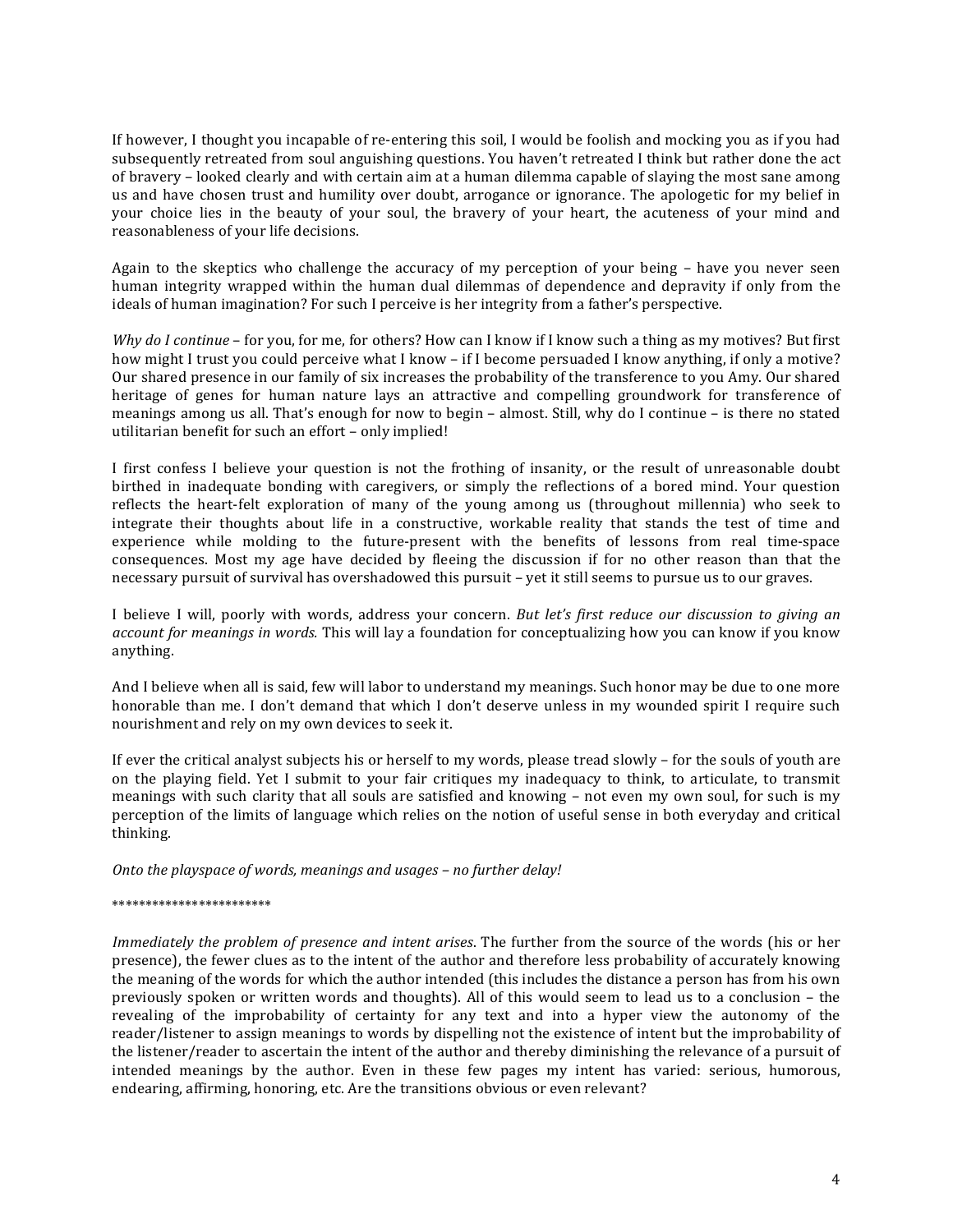We will not go into the discussion of the nature of signs only to say that meanings are wrapped not in objects alone or the signs alone. External objects have no exact internal meaning to humans ("no exact meaning" doesn't imply without consequences but does imply without recognized universal consequences). Utterances (a sign) are but sound modulations of which only a few are audible to the human ear. Arrangements of stokes on a paper (another type of sign) provide infinite possibilities with only a very limited number of these revealing any culturally recognizable meaning. *Meaning has something to do with innate human nature, human relationships* and culture and is constructed within a feedback system of probabilistic consequences in the *regularities of language usages.*

*What then* is needed to account for meanings? I will seek to construct a means by which the human mind employs a process of generating meanings. The means is a process and to employ the process is a decision, and every meaning generated and refined through feedback is a decision. It is in uses that meanings are decided – and usages are decisions of rhetoric.

# **Of Wittgenstein & J. Derrida**

To convince my saluted audience of my expert understanding of their works and the volumes of critiques they have spawned is as impossible as convincing honeybees that I understand why their choreographed dance resembles the strange world of quantum mechanics (Frank, 1997). But then again, they are dead  $-$ Wittgenstein, J. Derrida, not Amy or all bees.

I do not know the intent of your minds or the emotional and intellectual patterns within that allow your words to make sense to you and others with similar orientations while many without such philosophical predilections remain perplexed. That said, allow me to quote some of your words and attempt to explore them in a way that might enrich  $my$ soul and the readers (whoever they may be). This is not intended to be a thorough and efficient literature search but rather a selected few thoughts seemly central to your accounting for meanings.



Let's begin with Ludwig Wittgenstein's first and concluding words from his Tractatus Logico-Philosophicus written in 1921. "Of what we cannot speak we must be silent." Let's back up and place this comment into a context. (Note: all italics within citations throughout this letter are by the author and/or translator. All bold letters are mine.)

1 The world is all that is the case.

1.1 The world is the totality of facts, not of things.

- 1.11 The world is determined by the facts, and by these being all the facts.
- 1.12 For totality of facts determines all that is the case and also that is not the case.
- 1.13 The facts in logical space are the world.

6.53 The right method in philosophy would be to say nothing except what can be said using sentences such as those of natural science - which of course has nothing to do with philosophy – and then, to show those wishing to say something metaphysical that they failed to give any meaning to certain signs in their sentences. Although they would not be satisfied – they would feel you weren't teaching them any philosophy – *this* would be the only right method.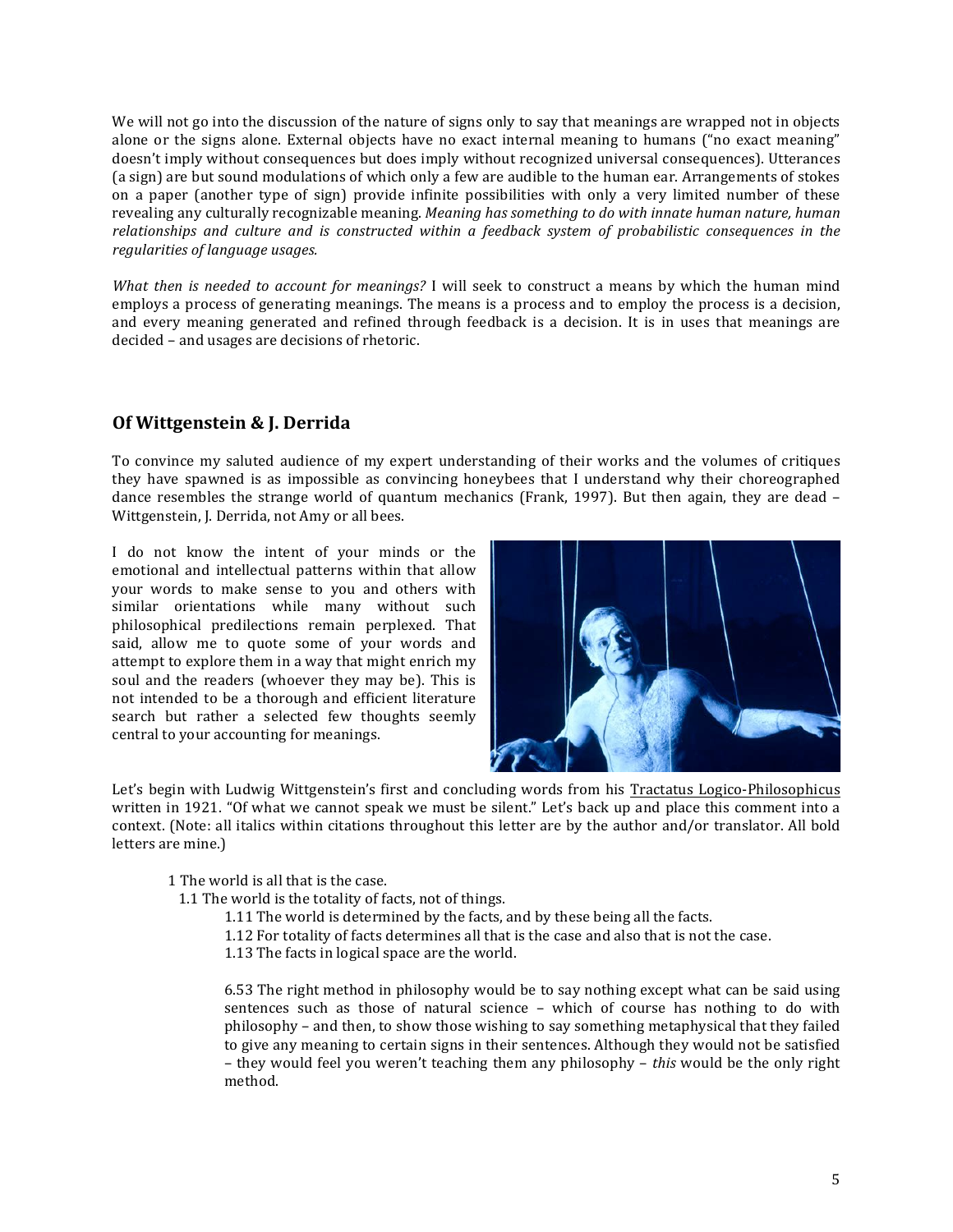6.54 My sentences are illuminating in the following way: to understand me you must recognize my sentences – once you have climbed out through them, on them, over them – as senseless. (You must, so to speak, throw away the ladder after you have climbed up on it.) You must climb out through my sentences; then you will see the world correctly.

7. Of what we cannot speak we must be silent.

What was your intent Dr. Wittgenstein? What were the motives of your heart concerning your lack of silence – to explain, to conclude, to mystify, to humor? Of what can we speak? And if meanings are outside that realm of language, why should we speak of anything – even science, if certainty is a requisite for speaking? Silence then would be the privileged stance of meanings. You did not rest here but went on to speak more in your later work Philosophical Investigations. You have declared your intent in philosophy:

Philosophical Investigations 133. It is not our aim to refine or complete the system of rules for the use of our words in unheard-of ways. For the clarity that we are aiming at is indeed *complete* clarity. But this simply means that the philosophical problems should *completely* disappear. The real discovery is the one that makes me capable of stopping doing philosophy when I want to. – The one that gives **philosophy peace**, so that it is no longer tormented by questions which bring *itself* in question. 

Such an honest expression of your  $\dim$  – peace from torment through complete clarity. The sense of peace and its pursuit seems a pervasive underlying intent in your works. But how have you come to peace – with silence or does peace precede silence - or death?

Philosophical Investigations 203. Language is a labyrinth of paths. You approach from one side and know your way about; you approach the same place from another side and no longer know your way about.

Philosophical Investigations 309. What is your aim in philosophy? - To shew the fly the way out of the fly-bottle.

Philosophical Investigations 432. Every sign by *itself* seems dead. *What* gives it life? – In use it is *alive*. Is life breathed into it there? Or is the *use* its life?

And so you have nudged closer to constructing a view of meanings. "Is the use its life?" Now your peace is intrinsically linked with usages.

So our conundrum continues. Words have meanings as they are used. But use may not yield believable accuracy to everyone's experiential reality. Can meanings in words create a reality – or a deceptive reality? Is ultimate reality a reality  $-$  is it within the human grasp?

*What does I. Derrida have to say on these matters?* He goes for the jugular as if to clinically arrest all theory of knowledge and thereby all knowledge – maybe even his own shall we say non-theory of knowledge or theory of non-knowledge.

In the few lines just touched upon, **distrust of metaphysical presuppositions is already presented** as the condition for an authentic "theory of knowledge," as if the project of a theory of knowledge, even when it has freed itself by the "critique" of such and such speculative system, did not belong at the outset to the history of metaphysics. Is not the idea of knowledge and the theory of knowledge in itself metaphysical? (Speech and Phenomena p. 5)

By what mean does he relegate a theory of knowledge to metaphysics and thereby to speculating about what we should remain silent? It is the means of presence.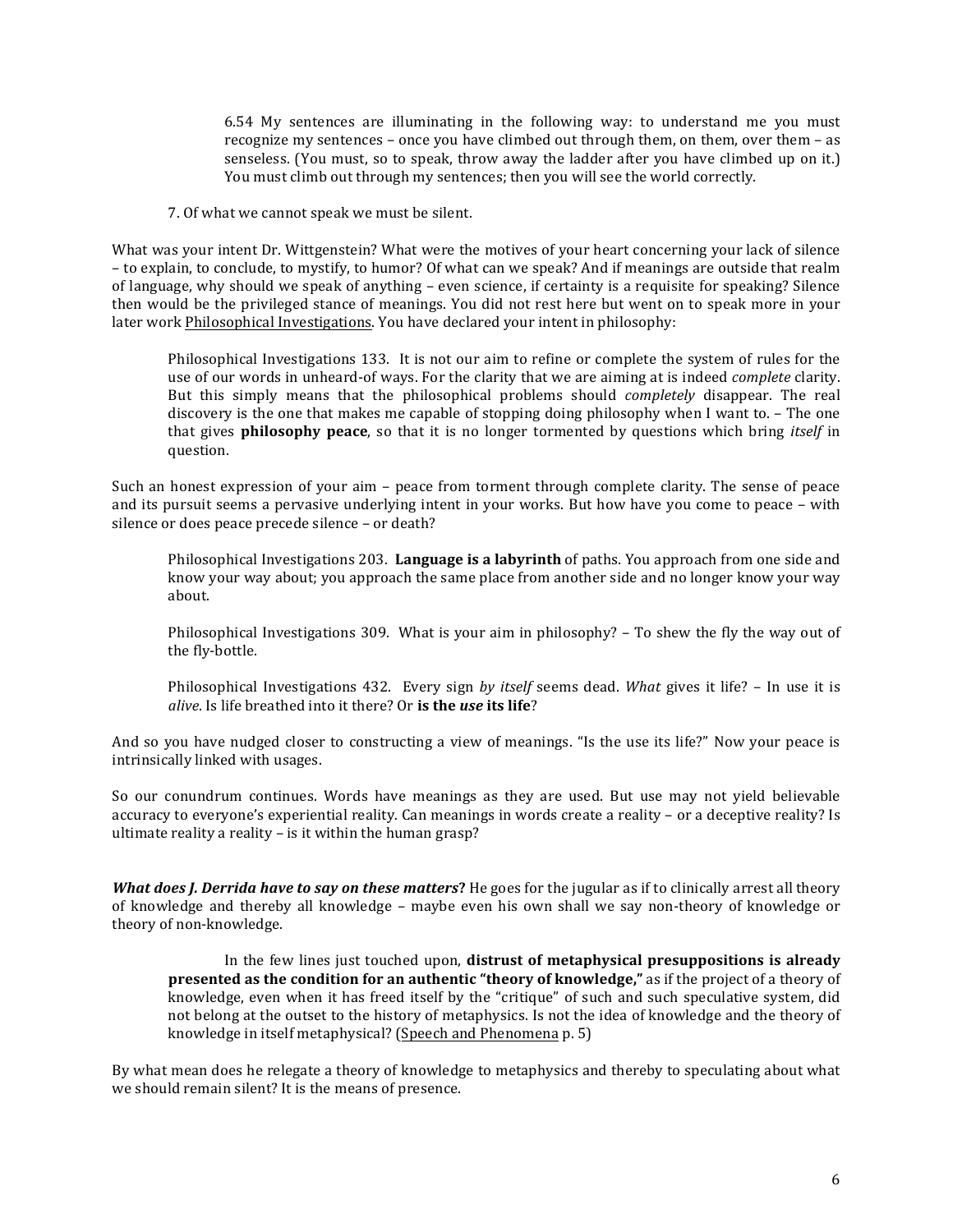This nonworldliness is not another worldliness, this ideality is not an existent that has fallen from the sky; its origin will always be the possible repetition of a productive act. In order that the possibility of this repetition may be open, ideally to infinity, one ideal form must assure this unity of the indefinite and the ideal: this is the present, or rather the presence of the living present. The ultimate form of ideality, ideality of ideality, that in which in the last instance one may anticipate or recall all repetition, is the living present, the self-presence of transcendental life. Presence has always been and will always, forever, be the form in which, we can say apodictically, the infinite diversity of contents is produced. The opposition between form and matter - which inaugurates metaphysics finds in the concrete ideality of the living presence its ultimate and radical iustification. (Speech and Phenomena p. 6)

And so we exist as present in the living presence  $-$  nothing more, nothing less. Our sense of repetition, of the infinite, of eternity, of ideality is all wrapped not in other worldliness and a time continuum with cause and effect and within the purview of metaphysics, but it is all wrapped in the ever living present which is ever transcendent - according to J. Derrida.

> Ideality is the preservation or mastery of presence in repetition. In its pure form, this presence is the **presence** of nothing *existing* in the world; it is a correlation with the acts of repetition, themselves ideal. (Speech and Phenomena p. 10)

And so the line of existing is drawn by presence  $-$  the ideality of repetition. But first language must be toppled. For in language we construct cause and effect that begs for a metaphysical explanation.



It is at the price of this **war of language against itself** that the sense and question of its origin will be thinkable ... Language preserves the difference that preserves language. (Speech and Phenomena p. 14)

We shall have to grasp what happens inside language when the closure of metaphysics is announced.

With the difference between real presence and presence in representation as *Vortstellung*, a whole system of differences involved in language is implied in the same deconstruction: the difference between the represented and the representation in general... The presence-of-the-present is derived from repetition and not the reverse. (Speech and Phenomena p. 52)

But this ideality, which is but another name for the permanence of the same and the possibility of its repetition, does not exist in the world, and it does not come from another world; it depends entirely on the possibility of acts of repetition. It is constituted by this possibility. Its "being" is proportionate to the power of repetition; absolute ideality is the correlate of a possibility of indefinite repetition. (Speech and Phenomena p. 52)

Now let's return to hear Derrida extend these ideas of presence.

I have a **strange and unique certitude** that this universal form of presence, since it concerns no determined being, will not be affected by it. The relationship with *my death* (my disappearance in general) thus lurks in this determination of being as presence, ideality, the possibility of repetition. The possibility of the sign is this relationship with death. The determination and elimination of the sign in metaphysics is the dissimulation of this relationship with death, which yet produced signification.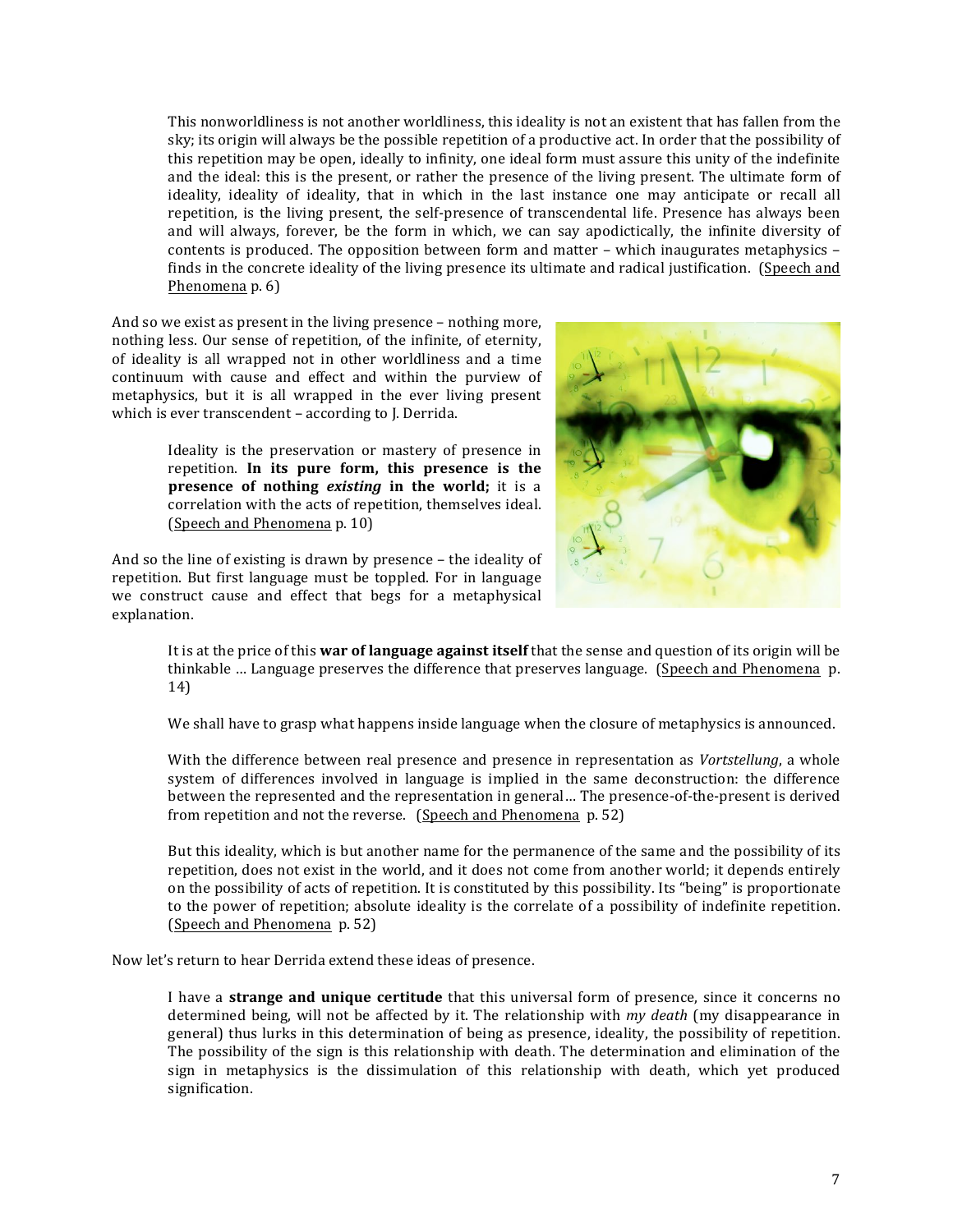The dominance of the now not only is integral to the system of the founding contrast established by metaphysics … It therefore designates the locus of a problem in which phenomenology confronts every position centered on nonconsciousness that can approach what is ultimately at stake, what is at bottom decisive: **the concept of time**. (Speech and Phenomena p.63)

And so all knowledge and all theories of knowledge are thus rendered non-knowing in an absolute sense. Our language games and the phenomenological reduction of our senses are fraught with time as conceptualized by Aristotle (p.61) and others and not as the ideality of repetition.

In the openness of this question *we no longer know*. This does not mean that we know nothing but that we are beyond absolute knowledge (and its ethical, aesthetic, or religious system), approaching that on the basis of which its closure is announced and decided. Such a question will legitimately be understood as meaning nothing, as no longer belonging to the system of meaning. (Speech and Phenomena p. 103)

What then remains, if not to speak.

It remains, then for us to *speak*, to make our voices *resonate* throughout the corridors in order to make up for [*suppléer*] the breakup of presence. (Speech and Phenomena p. 104)

Still what would it mean to not "no longer know"? Can one not say with absolute certainty that to know at any level requires one to trust? Are all knowings hinged between trust and doubt with choice in between and delayed aftereffects to come? And what of Derrida's curious admission "I have a strange and unique certitude..." Does a "strange and unique certitude" not speak of trust in the face of others' doubts - are not one person's paradoxes another's contradictions? Can these knowings become clear without the reason of emotion? And then is there certitude – even to oneself over a lifetime?

### **Of Rhetoric – Regularities of Use**

**So where are we left?** It seems we are left with the demise of metaphysics through a new perceiving of presence as the ideality of repetition and the demise of certainty of transferable meanings by the privatization of that presence. Where do we now go? "One might say: the axis of reference of our examination must be rotated, but about the fixed point of our real need." (Philosophical Investigations,108).

It would seem the rotation from logic (is it logically reasonable?) and grammar (is it clearly stated?) to rhetoric (is it decisively stated?) may be the axis of reference we seek.

Newton Garver in his preface to Jacques Derrida's Speech and Phenomena states,

… a vigorous discipline of rhetoric … (is the) detailed study of the rules and **regularities** and presuppositions of the use of linguistic expressions in the circumstances in which they actually are used ... p xvii

Is there a means of constructing the "regularities and presuppositions of the use of linguistic expressions in the circumstances in which they are actually are used?" These regularities would address Wittgenstein's question "... is the use its life?" What criteria for an attempt would have to be satisfied?

It is to this task I wish to explore with you. First the attempt must satisfy a culture-general critique. Whatever might emerge must be accurate when viewed from the use of language across all cultures.

Let's explore some regularities in use. These regularities can be visualized as three sets of axes in 3-d conceptual space of how and why (to what end) we logic - not the rules of logic. The first set we will call the logic of intellect. The second is the logic of emotion. And the last is the imagined outcomes of language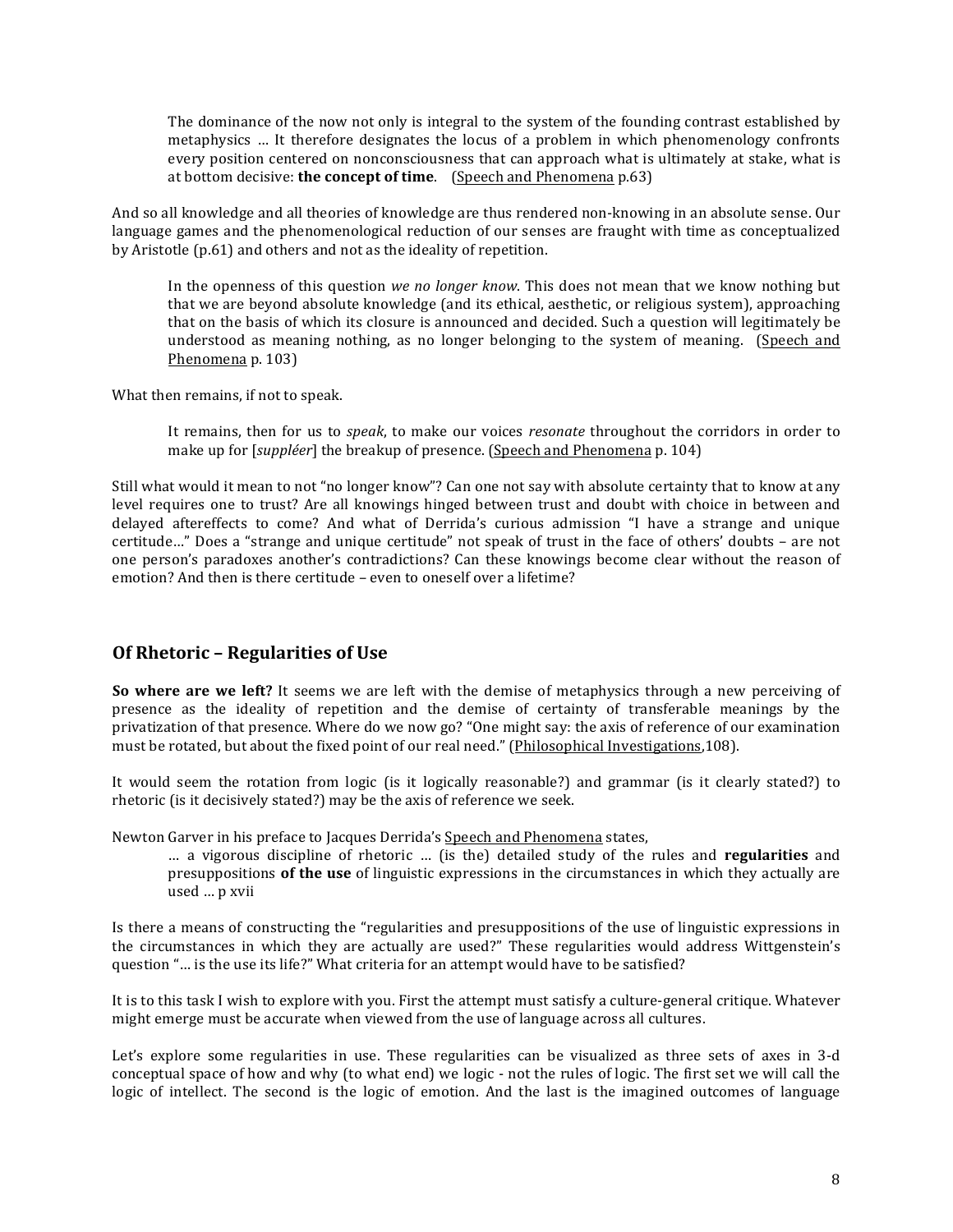decisions. In all, decision making is a key aspect to usage  $-$  to rhetoric. We decide by some means and for some purpose how language is actually used and how language and life intersect.

These axes are put forth as culture-general axes. However, as one explores a specific culture, the wording of the axes may be changed to better reflect the cognition of the culture toward that particular axis. For instance, in some cultures the concepts I will put forward regarding power may better be talked of as benefit. However this does not invalidate the model for the power to bring benefit and the benefit of power are intricately linked. Again central tendencies, not absolute categories, are an essential part of the regularities of uses.

The axes of the logic of intellect are the axis of certainty, the axis of power and the axis of morality. The axes of emotion are the hierarchical axis, the liberty axis, and the relational axis. The axes of imagined outcomes are the identity axis, adaptive axis and the meanings axis. The three axes systems can be seen as overlapping and interacting to influence the regularities of rhetoric.

These regularities involve many elements we will not directly discuss. However, let's briefly look at the axes of intellect and emotion and of imagined outcomes with probabilistic effects.



We all make decisions including the decisions in using language. Each decision has its own combination of logic to it. We use both our intellect and emotions in making decisions. Every thought is wrapped in intellect and emotion.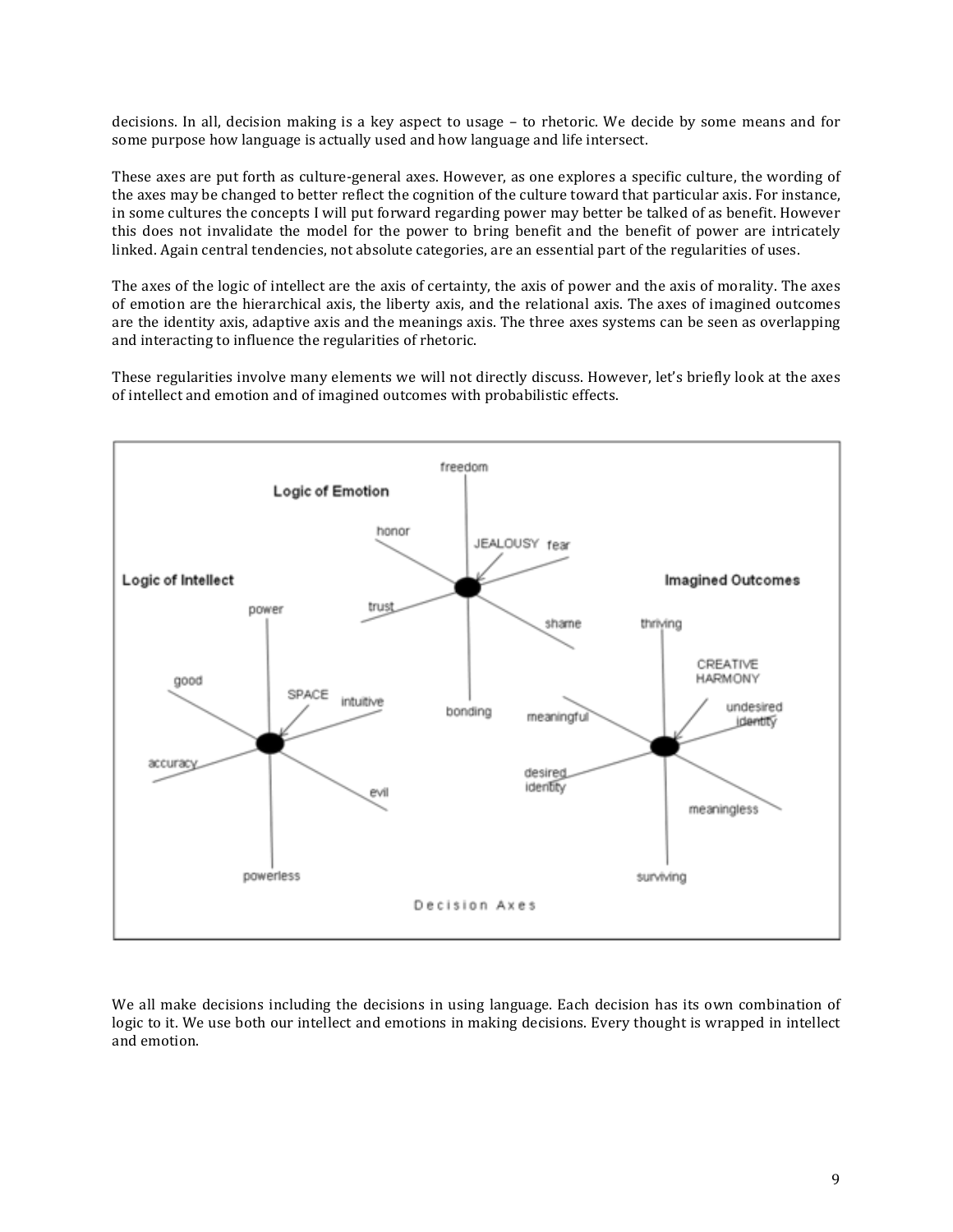

Some decisions seem to be based primarily on the logic of remaining consistent with patterns of certainty  $-$  a continuum of accuracy to intuitive. Other decisions have a type of inner logic that seeks to ensure a continuum of power to powerless - the logic of power. And there is the logic of goodness  $-$  a sense of good and evil.

The logic of certainty asks such questions as "Do the historical and scientific fact support such a decision?" "Based on factual data what decision should I make?" "What is a fact?" "What do I intuitively belief to be true?"

The logic of power undergirds such questions as, "How can I gain more power?" "How can I gain more pleasure while minimizing pain?" "Which of the choices promote my health – physical, spiritual, mental?" " What will be the results - harmful or helpful?"

The logic of morality addresses such questions as, "What is fair?" "Is this decision morally right?" "Is this in line with the moral principles of my culture or

some other moral system?" "What is evil?"

These three axes intersect with the concept of space  $-$  accurate space, powerful space and good space reflected apart from powerless, uncertain, evil space. It may seem a stretch to say that all intellect is involved with space, but what words aren't linked to space at some level of abstraction?

Emotions are linked to all thought since we are always in some emotional state. The intensity of those emotions may vary drastically depending on the circumstances. Highly pleasurable and highly painful states tend to solidify certain thoughts more than others. For example, childhood abuse has a lasting impact on interpersonal relationship well into adult life, while other experience may carry less emotional weight.

Attempting to organize emotions is a precarious task since different cultures emphasize the emotional world linguistically differently. The concept of general tendencies may help us. Although Japanese culture seems to emotional revolve around the emotion "amae" which has no translatable equivalent in American English, the description of *amae* is perceivable to some extent by Americans.

As problematic as it may seem, I still wish to organize emotions around three axis: relational axis, hierarchical axis and liberty axis. The emotions of the relational axis are trust and fear. Hierarchical axis deals with honor and shame. And the liberty axis deals with the continuum of freedom and bonding.

So where does *amae* fit in this construct? Doi (1974:307) defines *amae* to mean "to depend and presume upon another's benevolence." "To depend" implies trust. "To presume upon another's benevolence" implies a hierarchy associated with honor and goodness and giving power and freedom to another. Therefore I would plot the emotion of *amae* in the quadrant of accurate-trust, good-honor, and power-freedom.

And what of jealousy? One can be jealous *for* or jealous *of* another. Jealous *for* involves a sense of honoring, trusting and freeing while jealous of involves a sense of bondage, fear and shame.

We make decisions (internal and external) with an imagined probabilistic cause and effect outcome in mind (to varying degrees of clarity). Those ends can be described by three axes of imagined outcomes: identity, meanings and adaptation.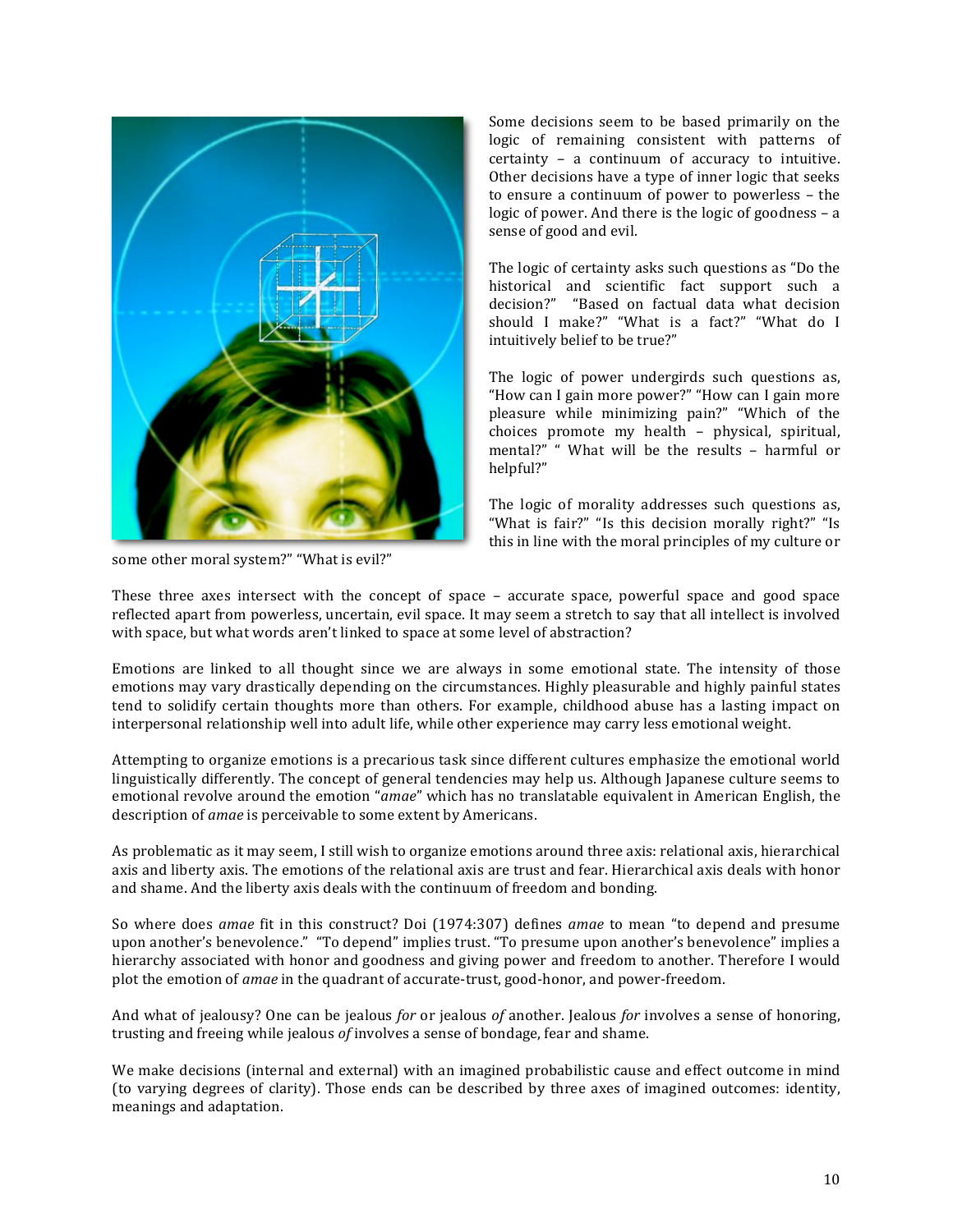Each person and each culture has significant life events that help mold their thinking and decision making. Economic depression, awards, war, natural disasters, abuse, achievements, etc. all impact our reason, emotions and behavior. The probabilistic cause and effect feedback loop of pain and pleasure in the short and long term is a cementing stamp within culture.

Overlapping the axes of emotion and intellect and imagined outcomes, one has creatively harmonious jealous space as a central construct of rhetoric.



Am I stating this as if three visual axes could be extracted from the mind if the mind could be opened (which it cannot)? Of course not. I am suggesting that the workings of the mind, the rhetoric of meanings and knowings (the dynamic flow of living words in use), can be conceptualized using the mental imaginary of geometrical axes, interloping and interacting with one another and readjusting as would a gyroscope to the probabilistic outcomes enacted.

Much more could be said of each axis. But I believe the only apologetic for this set of regularities would be an analysis of some of the work of literature through the ages. Are these axes evident in the rhetoric or not?

Let's first begin the analysis with Wittgenstein and J. Derrida. Below are selected passages from each. It would seem that some, though not all, of the axes would be apparent in any passage and that no passage would be unexplained by this constructed system of regularities for the use of language.

I have indulged in the most random act I can without the mathematics of random numbers. I have opened Philosophical Investigations and typed the following without first sorting through the book to find a passage that best illustrates my point.

Philosophical Investigations 476-479.

476. We should distinguish between the object of fear and the cause of fear.

Thus a face which inspires fear or delight (the object of fear or delight), is not on that account its cause, but  $-$  one might say  $-$  its target.

477. "Why do you believe that you will burn yourself on the hot-plate?" – Have you reasons for this belief; and do you need reasons?

478. What kind of reason have I to assume that my finger will feel a resistance when it touches the table? What kind of reason to believe that it will hurt if this pencil pierces my hand? – When I ask this, a hundred reasons present themselves, each drowning the voice of the others. "But I have experienced it myself innumerable times, and as often heard of similar experiences; if it were not so, it would .......: etc."

479. The question: "On what grounds do you believe this? Might mean: "From what you are now deducing it (have you just deduced it)?" But it might also mean: "What grounds can you produce for this assumption on thinking it over?"

It is not the purpose of this critique to analyze what Wittgenstein is saying but rather upon what rules he is employing in the uses of his words. It would seem that in this particular passage he is reasoning primarily along the relational axis of emotional logic (trust and fear), the intellectual logical axis of certainty (accuracy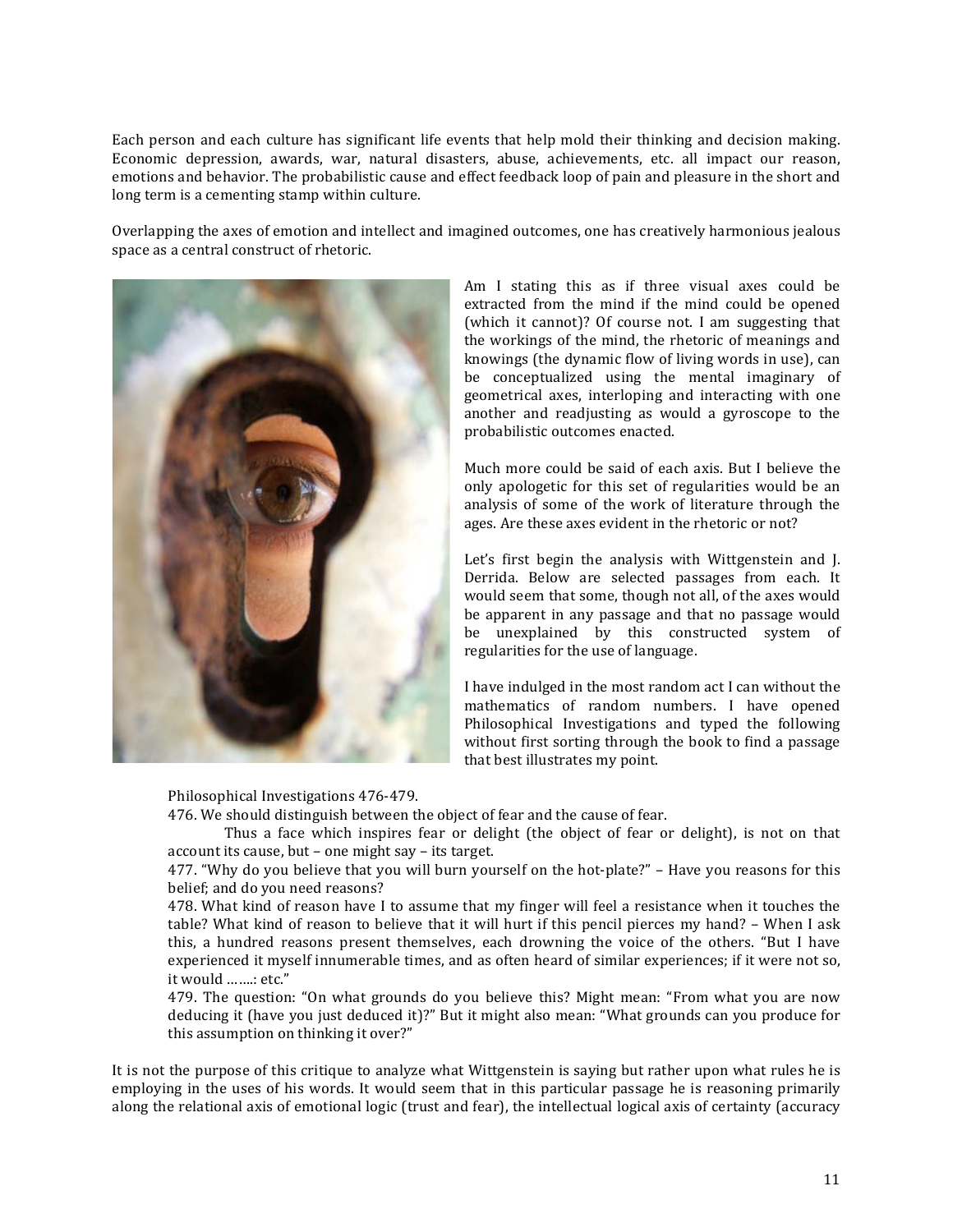and inaccuracy) as well as the imagined outcome axis of meaning (meaningless and meaningful). The pursuit of certainty is inherent in this philosophical discourse. An exact parsing of "Why do you believe" is at the intentional heart of the passages. The content of the passage deals with fear and believing. In a central tendency way of viewing this, believing can be viewed as an outcome of trust – trusting enough to believe. Within this passage is the pursuit of meanings ("But it might also mean ...") – or the flight from a meaningless existence.

"This shows nothing," you might say. And does not even that complaint surrender to the logic of accuracy, trust and meanings? Or rather can we not reframe your objection to say, "This logic is *inaccurate*, and it shows nothing *trustworthy* in the pursuit of *meanings* wrapped within the labyrinth of the war of language against itself." On to Derrida.

In searching for a passage from Derrida, I employed a less random means. I restricted myself to Speech and Phenomena and exclude any passage in which Derrida quoted Husserl. A passage I found to meet this criteria is below.

If the possibility of my disappearance in general must somehow be experienced in order for a relationship with presence in general to be instituted, we can no longer say that the experience of the possibility of my absolute disappearance (my death) affects me, occurs to an *I am*, and modifies a subject. The *I am*, being experienced only as an *I am present*, itself presupposes the relationship with presence in general, with being present. The appearing of the I to itself in the *I am* is thus originally a relation with its own possible disappearance. Therefore, *I am* originally means *I am mortal. I am immortal* is an impossible proposition. We can even go further: as a linguistic statement "I am he who am" is the admission of a mortal. The move which leads from the  $I$  am to the determination of my being as *res cognitans* (thus, as an immortality) is a move by which the origin of presence and ideality is concealed in the very presence and ideality it makes possible. P. 54.

Again our attempt is not to understand what is being said but what regularities of use are being employed. The logic of intellect appeals to the human sense through certainty and power. Derrida asks us to enter his logic as he accurately describes the "possibility of my absolute disappearance (my death)". This certainty pursuit leads us into the logic of power – the discussion of death, mortality and immortality. Power is not just a subject matter (as the subject of discussing life and death), it is a logic that leads us to greater trust in his accurate intellectual reasoning. Also the emotional logic of trust is pursued. But for what ends? In this passage the imagined outcome of intellectual and emotional logic is the ends of relational identity - the *I am* in relationship to presence.

A mere finding of the axes within philosophical accounts hardly justifies a generalized trust that these axes can be found within all language games in all cultures. So let's expand the pursuit of accurate regularities of rhetoric to other works of literature.

Here's a passage written in the first century by Paul, a follower of Jesus. Paul was raised in a bi-cultural context. His family and religious heritage was Jewish, his educational training employed the methods of the Greeks and his citizenship was Roman.

Brothers, if someone is caught in a sin, you who are spiritual should restore him gently. But watch yourself, or you also may be tempted. Carry each other's burdens, and in this way you will fulfill the law of Christ. If anyone thinks he is something when he is nothing, he deceives himself. Each one should test his own actions. Then he can take pride in himself, without comparing himself to somebody else, for each one should carry his own load. Do not be deceived: God cannot be mocked. A man reaps what he sows. The one who sows to please his sinful nature, from that nature will reap destruction; the one who sows to please the Spirit, from the Spirit will reap eternal life. Let us not become weary in doing good, for at the proper time we will reap a harvest if we do not give up. Therefore, as we have opportunity, let us do good to all people, especially to those who belong to the family of believers.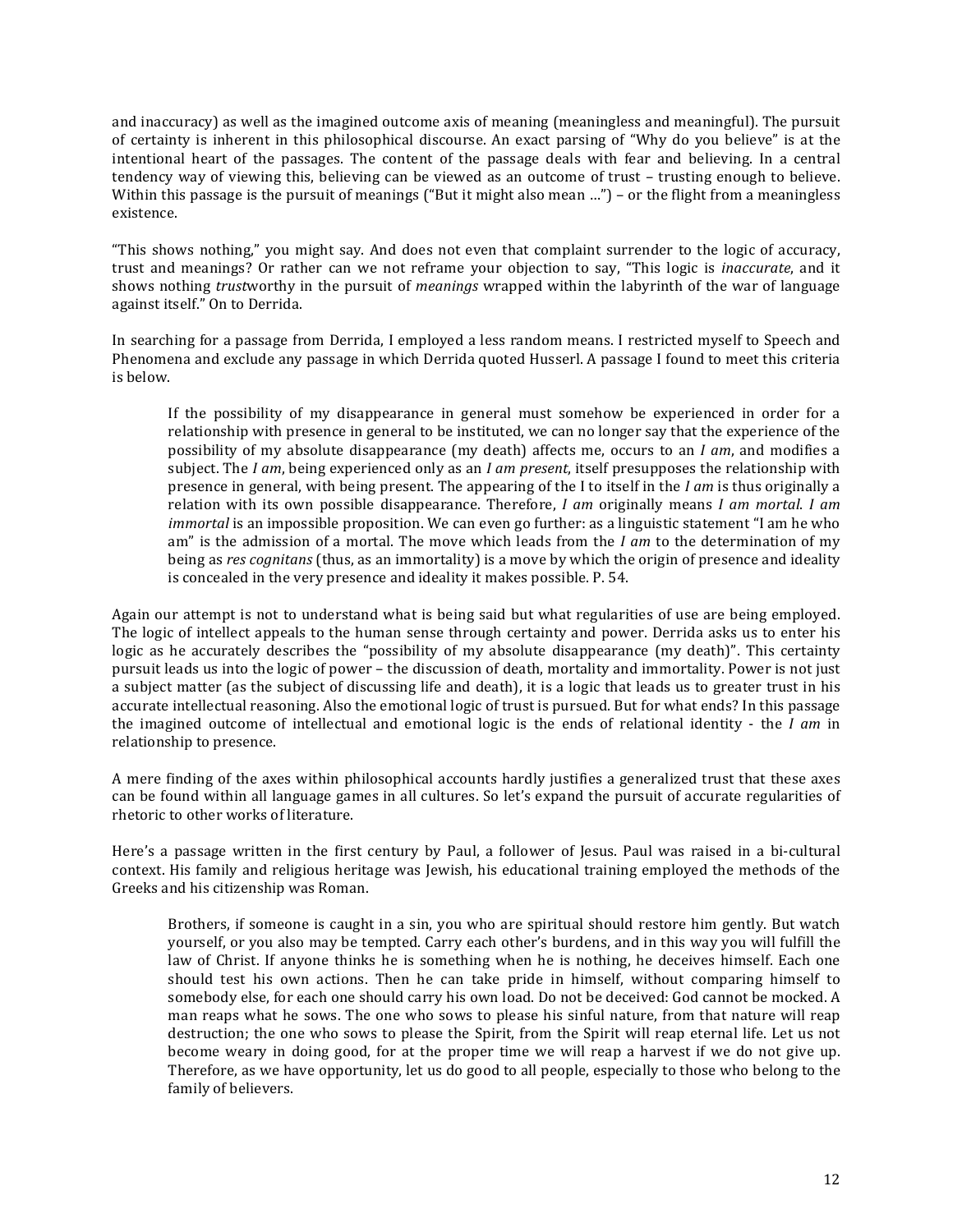Obviously, this is a religious writing. If the axes of rhetoric in the constructed model are accurate, they should transcend religious writings as well. The intellectual logic of morality is everywhere in this passage. The appeal to good and evil is evident. This appeal leads into the logic of power for the benefits of morality are put forth as sensible. Sowing yields a reward - a powerful or powerless benefit. Certainty is also an intellectual axis within the passage. Deception is to be avoided. To reason accurately is to avoid deception. The emotional axis of hierarchy (honor or pride and shame) is expressed in the appeal for self-pride through selfcomparison rather that other comparison. The axis of liberty is contained in such wordage as "caught" and "burdens". Trust is inherit in Paul's instruction "Anyone who receives instruction." The act of voluntary receiving is an act of trust. The imagined outcomes of this passage are identity, meaning and adaptation. The identities of "brothers", "spiritual", and "family of believers" are outcomes to be negotiated. Adaptation to survive and thrive in life is conditioned on not being deceived and being morally faithful. And meanings are inherit in a broader view of life beyond physical existence – "eternal life" carried with it the possibility of eternal meanings. And so in this short passage Paul used all the axes of rhetoric.

Is a regularity forming? Within the writings of Wittgenstein, a early  $20<sup>th</sup>$  century Austrian philosopher, Derrida, a late  $20<sup>th</sup>$  century French philosopher, and Paul, a first century bi-cultural religious leader, we can see the regularities of these axes at play within the language game. Let's turn eastward and to poetry.

#### Ascending a Tower at a Town in Hopei

A small village upon the Fu Cliff Travellers' bower among cloud-mists. Tall city to view the sundown. Distant water's reach reflects fume-green hills. Lights on banks: alone boat at anchor. Fisherman's homes: evening birds return. Vast loneliness: sky-earth dusks. Mind and wide river at leisure.

*Wang Wei (Yip translation)*

I am not capable of reading Chinese (nor French or German) so my comments pertain to the translated work at the risk that there are rhetorical axes untranslatable into English that are functioning within this language usages.

In the above poem the logic of certainty is employed by creating images of space – "small", "tall", "distant" "vast". The relational logic of trust and fear come to play as "mind and wide river at leisure" find a harmony conducive to each. And that leisure reveals an imagined outcome of adaptation that is thriving within the balance of humankind and nature.

Do these axes describe the regularities of rhetoric? Are they culture-general axes? What would it take to convince you – to go beyond all reasonable doubt and to use a rhetoric which was self-validating to persuade you to trust the sense of it? Should we analyze (intellectual certainty) twenty or thousand passages from twenty or thousand cultures, would the force (intellectual power) of such evidence appeal to your sense of reasonableness (emotional trust) to such a degree as to freely embrace (emotional liberty) its conclusion regularities of rhetoric? Would you then seek to honor me (emotional hierarchy) with your trust or shame me with disgust for my insufficient accuracy? Would you question my motives (logic of morality) for writing to you or to my daughter or to dead men? Would you imagine my writings to be a vain attempt to control my sense of *meaning* by striving for an *identity* within society which would bring a *thriving* profit to my bank account? Will you privilege doubt or trust as you proceed and on what basis?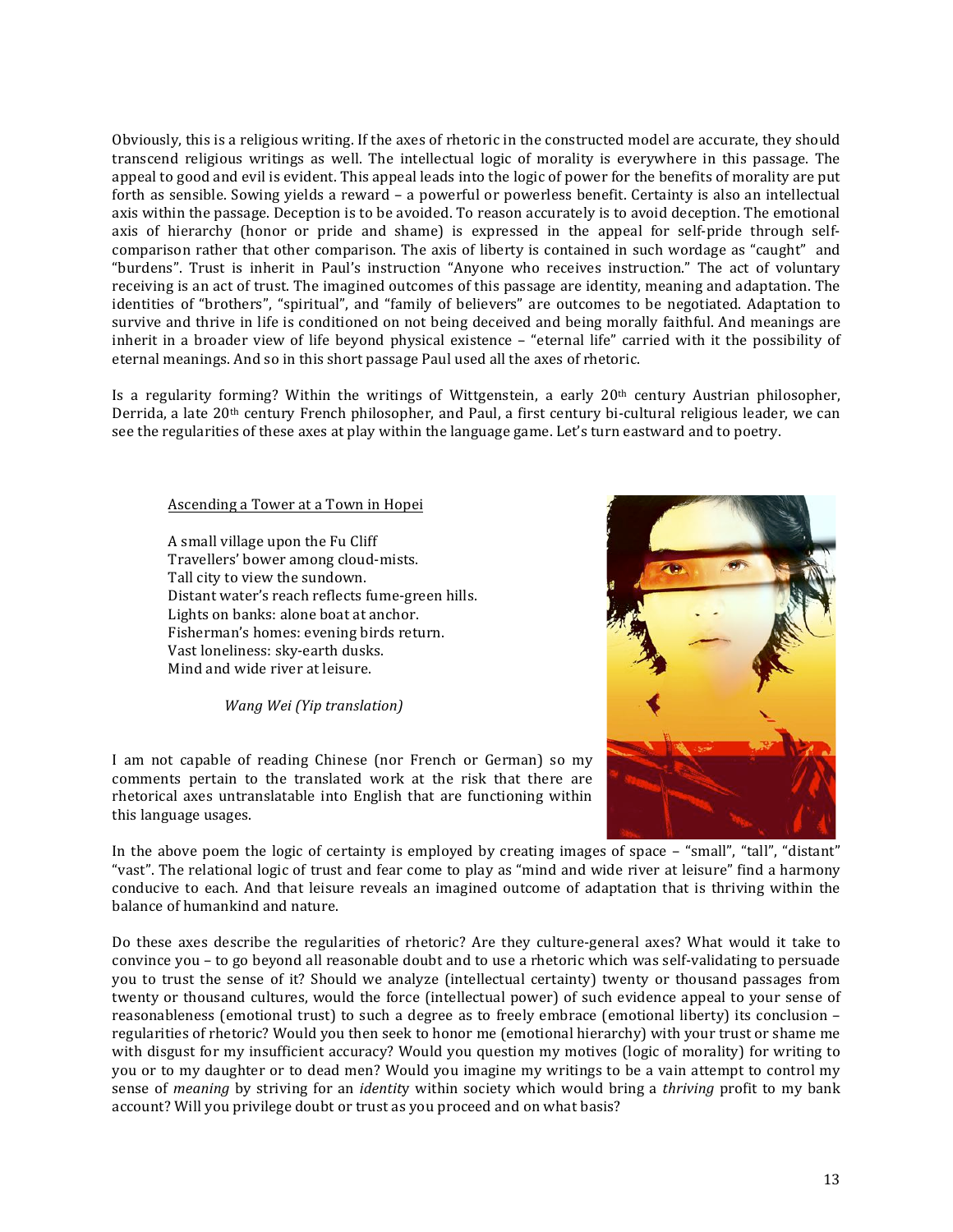Can I truly comprehend all these logics and imagined outcomes simultaneously in order to regulate their usages in the present? I think not. And for this very admission one is led back through the labyrinth of language to the question of "If these axes are accurate, how can these things be? Are they innate to the human mind?" Further are these axes applicable to non-written languages - the languages of tones, eye winks, music, etc. It is sensible to me that the axes apply. Is it sensible to you?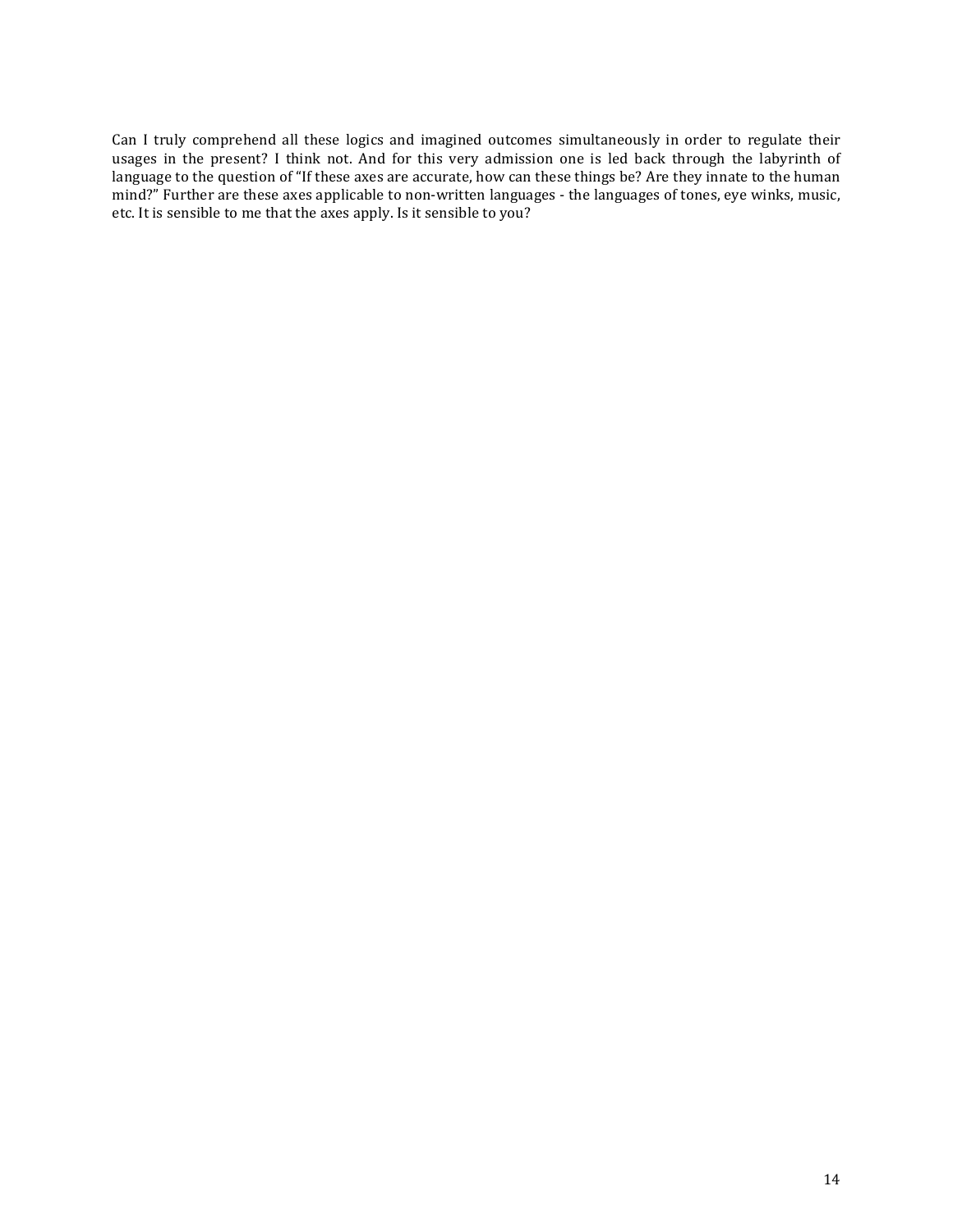# **A Signature and Closing**

It is time to sign my name to this event. Derrida did it with a J. I wish to sign it Ralph C. Ennis. For C. has significance to me and somewhat to Amy and not to most others without the unwarranted honor of research not demanded by such a one as me. And I close with an indulgence of mine - poetry.

#### **Knowing**

Knowing what to know is survival Knowing how to know is education Knowing I don't know is humility Knowing not to know is fear Knowing when to know is discretion Knowing that I know is wisdom Knowing that I'm known is powerful Knowing to be known is vanity.

Knowing meanings meaningful knowings living meaningful knowings knowing the difference knowing the sameness such is the swirl.

A swirl of

creatively harmonious jealous

space … of useful knowings.